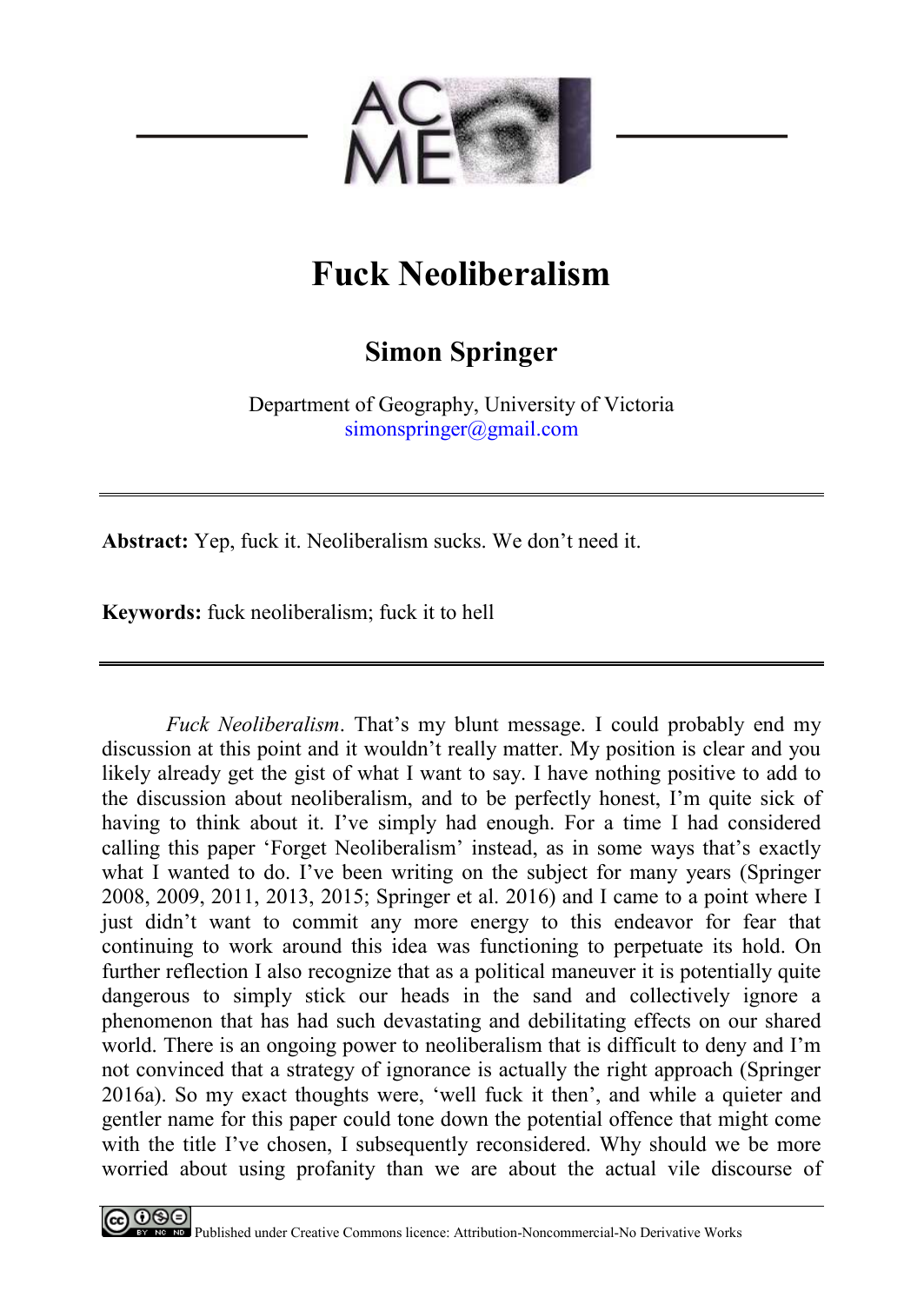neoliberalism itself? I decided that I wanted to transgress, to upset, and to offend, precisely because we *ought* to be offended by neoliberalism, it *is* entirely upsetting, and therefore we *should* ultimately be seeking to transgress it. Wouldn't softening the title be making yet another concession to the power of neoliberalism? I initially worried what such a title might mean in terms of my reputation. Would it hinder future promotion or job offers should I want to maintain my mobility as an academic, either upwardly or to a new location? This felt like conceding personal defeat to neoliberal disciplining. Fuck that.

It also felt as though I was making an admission that there is no colloquial response that could appropriately be offered to counter the discourse of neoliberalism. As though we can only respond in an academic format using complex geographical theories of variegation, hybridity, and mutation to weaken its edifice. This seemed disempowering, and although I have myself contributed to the articulation of some of these theories (Springer 2010), I often feel that this sort of framing works against the type of argument I actually want to make. It is precisely in the everyday, the ordinary, the unremarkable, and the mundane that I think a politics of refusal must be located. And so I settled on *'Fuck Neoliberalism'* because I think it conveys most of what I actually want to say. The argument I want to make is slightly more nuanced than that, which had me thinking more about the term 'fuck' than I probably have at any other time in my life. What a fantastically colorful word! It works as a noun or a verb, and as an adjective it is perhaps the most used point of exclamation in the English language. It can be employed to express anger, contempt, annoyance, indifference, surprise, impatience, or even as a meaningless emphasis because it just rolls off of the tongue. You can 'fuck something up', 'fuck someone over', 'fuck around', 'not give a fuck', and there is a decidedly geographical point of reference to the word insofar as you can be instructed to 'go fuck yourself'. At this point you might even be thinking 'ok, but who gives a fuck?' Well, I do, and if you're interested in ending neoliberalism so should you. The powerful capacities that come with the word offer a potential challenge to neoliberalism. To dig down and unpack these abilities we need to appreciate the nuances of what could be meant by the phrase 'fuck neoliberalism'. Yet at the same time, fuck nuance. As Kieran Healy (2016: 1) has recently argued, it "typically obstructs the development of theory that is intellectually interesting, empirically generative, or practically successful". So without fetishizing nuance let's quickly work through what I think we should be prioritizing in fucking up neoliberalism.

The first sense is perhaps the most obvious. By saying 'fuck neoliberalism' we can express our rage against the neoliberal machine. It is an indication of our anger, our desire to shout our resentment, to spew venom back in the face of the noxious malice that has been shown to all of us. This can come in the form of mobilizing more protests against neoliberalism or in writing more papers and books critiquing its influence. The latter preaches to the converted, and the former hopes that the already perverted will be willing to change their ways. I don't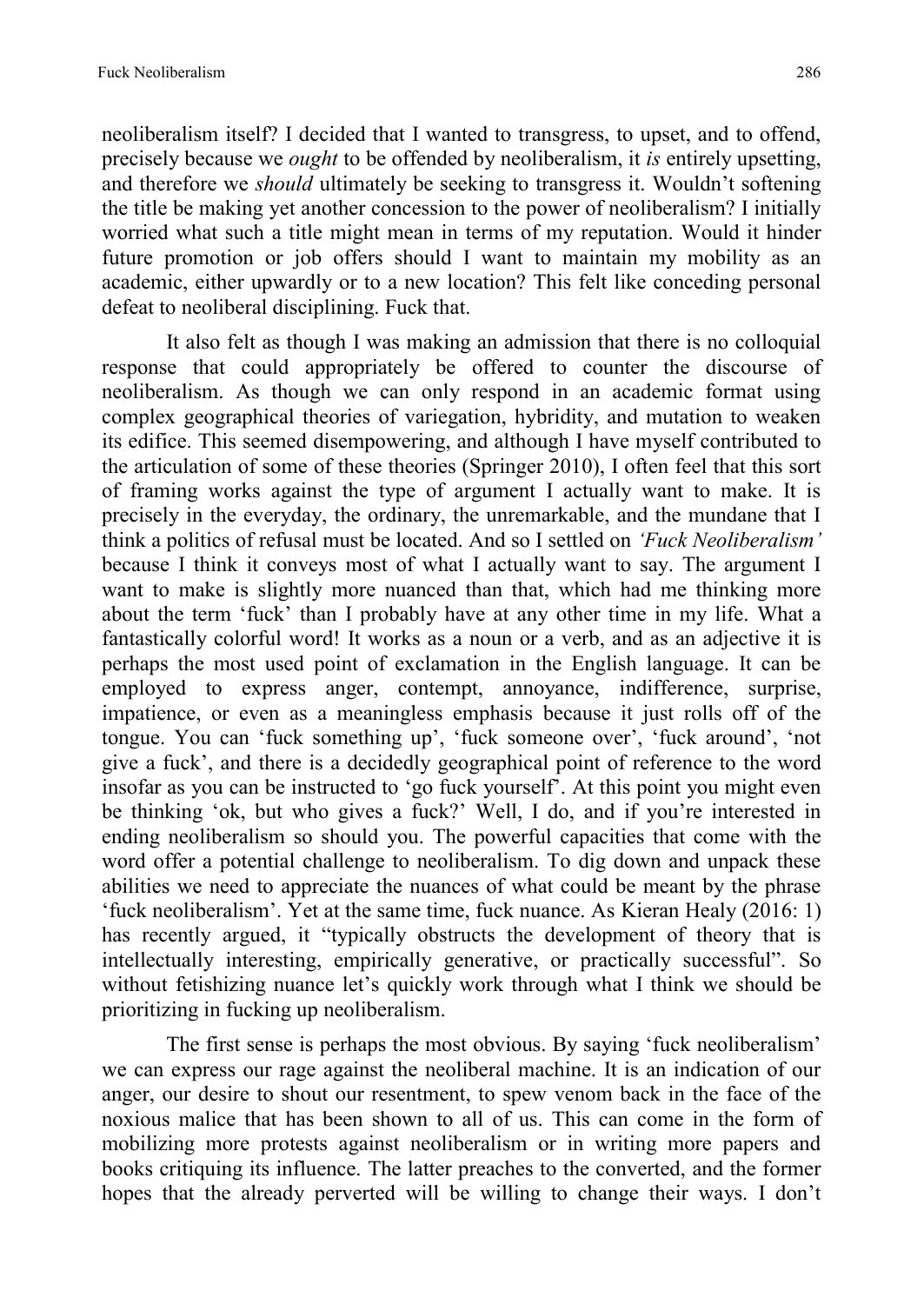discount that these methods are important tactics in our resistance, but I'm also quite sure that they'll never actually be enough to turn the tide against neoliberalism and in our favour. In making grand public gestures of defiance we attempt to draw powerful actors into a conversation, mistakenly believing that they might listen and begin to accommodate the popular voice of refusal (Graeber 2009). Shouldn't we instead be done talking? Here is the second sense of 'fuck neoliberalism', which is found in the notion of rejection. This would be to advocate for the end of neoliberalism (as we knew it) in a fashion advanced by J.K. Gibson-Graham (1996) where we simply stop talking about it. Scholars in particular would discontinue prioritizing it as the focus of their studies. Maybe not completely forget about it or ignore neoliberalism altogether, which I've already identified as problematic, but to instead set about getting on with our writing about other things. Once again this is a crucially important point of contact for us as we work beyond the neoliberal worldview, but here too I'm not entirely convinced that this is enough. As Mark Purcell (2016: 620) argues, "We need to turn away from neoliberalism and towards ourselves, to begin the difficult – but also joyous – work of managing our affairs for ourselves". While negation, protest and critique are necessary, we also need to think about actively fucking up neoliberalism by doing things outside of its reach.

Direct action beyond neoliberalism speaks to a prefigurative politics (Maeckelbergh 2011), which is the third and most important sense of what I think we should be focusing on when we invoke the idea 'fuck neoliberalism'. To prefigure is to reject the centrism, hierarchy, and authority that come with representative politics by emphasizing the embodied practice of enacting horizontal relationships and forms of organization that strive to reflect the future society being sought (Boggs 1977). Beyond being 'done talking', prefiguration and direct action contend that there was never a conversation to be had anyway, recognizing that whatever it is we want to do, we can just do it ourselves. Nonetheless, there has been significant attention to the ways in which neoliberalism is able to capture and appropriate all manner of political discourse and imperatives (Barnett 2005; Birch 2015; Lewis 2009; Ong 2007). For critics like David Harvey (2015) only another dose of the state can solve the neoliberal question, where in particular he is quick to dismiss non-hierarchical organization and horizontal politics as greasing the rails for an assured neoliberal future. Yet in his pessimism he entirely misunderstands prefigurative politics, which are a means not to an end, but only to future means (Springer 2012). In other words, there is a constant and continual vigilance already built into prefigurative politics so that the actual practice of prefiguration cannot be coopted. It is reflexive and attentive but always with a view towards production, invention, and creation as the satisfaction of the desire of community. In this way prefigurative politics are explicitly anti-neoliberal. They are a seizing of the means as *our* means, a means without end. To prefigure is to embrace the conviviality and joy that comes with being together as radical equals, not as vanguards and proletariat on the path towards the transcendental empty promise of utopia or '*no place'*, but as the grounded immanence of the *here* and *now* of actually making a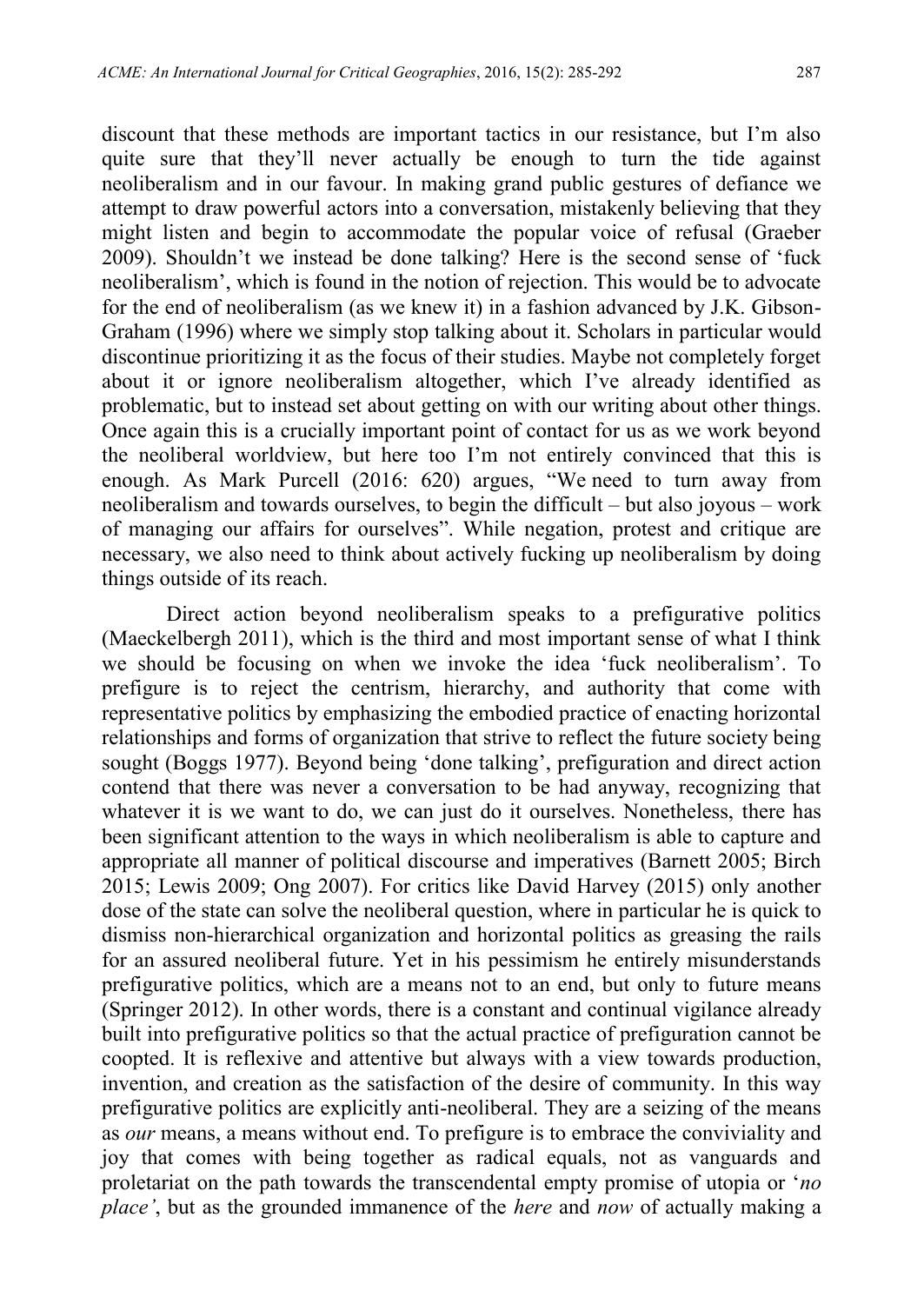new world 'in the shell of the old' and the perpetual hard work and reaffirmation that this requires (Ince 2012).

There is nothing about neoliberalism that is deserving of our respect, and so in concert with a prefigurative politics of creation, my message is quite simply 'fuck it'. Fuck the hold that it has on our political imaginations. Fuck the violence it engenders. Fuck the inequality it extols as a virtue. Fuck the way it has ravaged the environment. Fuck the endless cycle of accumulation and the cult of growth. Fuck the Mont Pelerin society and all the think tanks that continue to prop it up and promote it. Fuck Friedrich Hayek and Milton Friedman for saddling us with their ideas. Fuck the Thatchers, the Reagans, and all the cowardly, self-interested politicians who seek only to scratch the back of avarice. Fuck the fear-mongering exclusion that sees 'others' as worthy of cleaning our toilets and mopping our floors, but not as members of our communities. Fuck the ever-intensifying move towards metrics and the failure to appreciate that not everything that counts can be counted. Fuck the desire for profit over the needs of community. Fuck absolutely everything neoliberalism stands for, and fuck the Trojan horse that it rode in on! For far too long we've been told that 'there is no alternative', that 'a rising tide lifts all boats', that we live in a Darwinian nightmare world of all against all 'survival of the fittest'. We've swallowed the idea of the 'tragedy of the commons' hook, line and sinker; when in reality this is a ruse that actually reflects the 'tragedy of capitalism' and its endless wars of plunder (Le Billon 2012). Garrett Hardin's (1968) Achilles' heel was that he never stopped to think about how grazing cattle were already privately owned. What might happen when we reconvene an actual commons as a *commons* without presuppositions of private ownership (Jeppesen et al. 2014)? What might happen when we start to pay closer attention to the prefiguration of alternatives that are already happening and privileging these experiences as the most important forms of organization (White and Williams 2012)? What might happen when instead of swallowing the bitter pills of competition and merit we instead focus our energies not on medicating ourselves with neoliberal prescriptions, but on the deeper healing that comes with cooperation and mutual aid (Heckert 2010)?

Jamie Peck (2004: 403) once called neoliberalism a 'radical political slogan', but it is no longer enough to dwell within the realm of critique. Many years have passed since we first identified the enemy and from that time we have come to know it well through our writing and protests. But even when we are certain of its defeat, as in the aftermath of the 2008 financial crisis and the subsequent Occupy Movement, it continues to gasp for air and reanimate itself in a more powerful zombified form (Crouch 2011; Peck 2010). Japhy Wilson (2016) calls this ongoing power the 'neoliberal gothic', and I'm convinced that in order to overcome this horror show we must move our politics into the realm of the enactive (Rollo 2016). What if 'fuck neoliberalism' were to become a mantra for a new kind of politics? An enabling phrase that spoke not only to action, but to the reclamation of our lives in the spaces and moments in which we actively live them?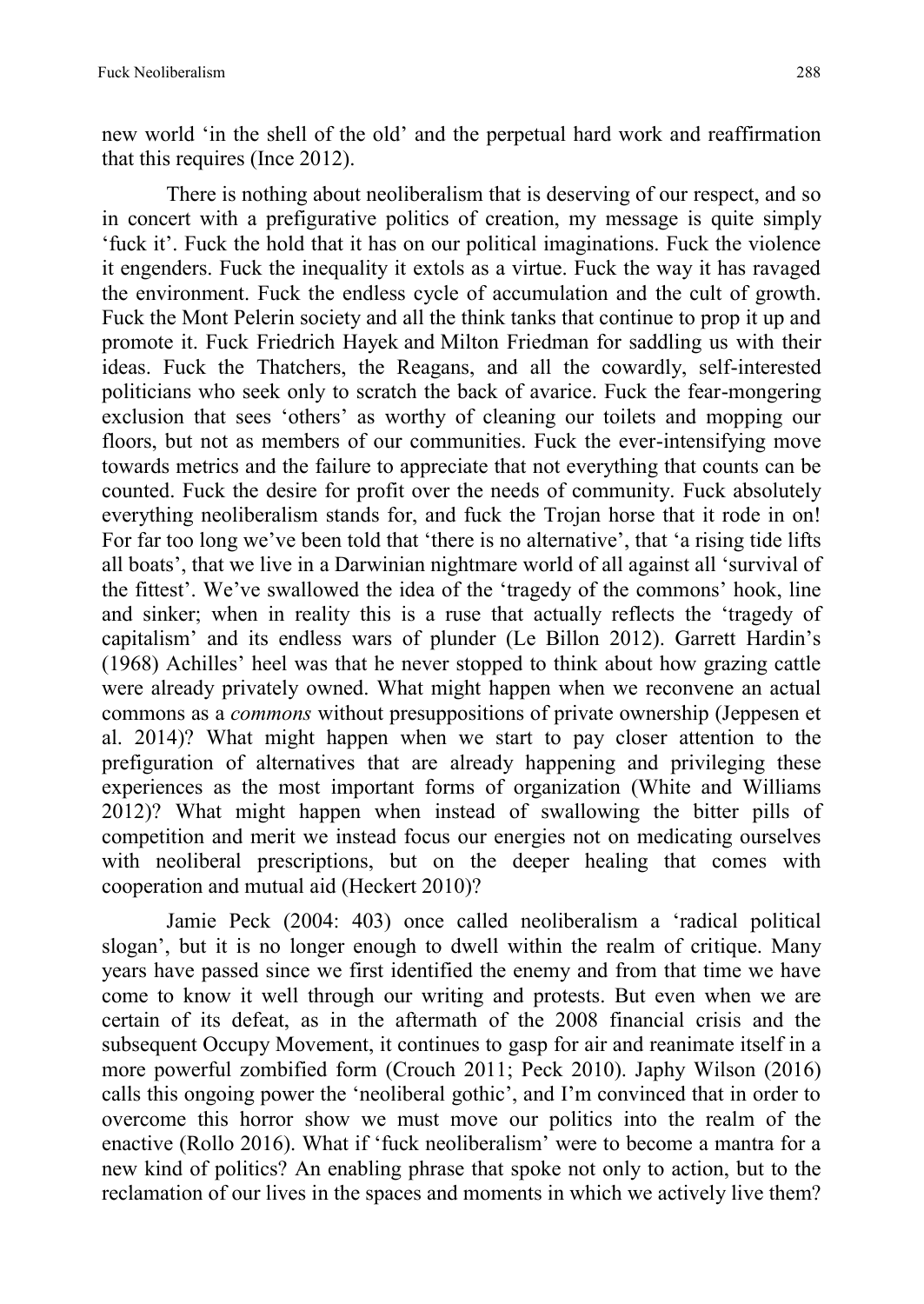What if every time we used this phrase we recognized that it meant a call for enactive agency that went beyond mere words, combining theory and practice into the beautiful praxis of prefiguration? We must take a multipronged approach in our rejection of neoliberalism. While we can't entirely ignore or forget it, we can actively work against it in ways that extend beyond the performance of rhetoric and the rhetoric of performance. By all means let's advance a new radical political slogan. Use a hashtag (#fuckneoliberalism) and make our contempt go viral! But we have to do more than express our indignation. We have to enact our resolve and realize our hope as the immanence of our embodied experiences in the *here* and *now* (Springer 2016a). We need to remake the world ourselves, a process that cannot be postponed.

We've willfully deluded and disempowered ourselves by continuing to appeal to the existing political arrangement of representation. Our blind faith has us waiting endlessly for a savior to drop from the sky. The system has proven itself to be thoroughly corrupt, where time and time again our next great political candidate proves to be a failure. In this neoliberal moment it's not a case of mere problematic individuals being in power. Instead, it is our very belief in the system itself that epitomizes the core of the problem. We produce and enable the institutional conditions for 'the Lucifer effect' to play itself out (Zimbardo 2007). 'The banality of evil' is such that these politicians are just doing their jobs in a system that rewards perversions of power because it is all designed to serve the laws of capitalism (Arendt 1971). But we don't have to obey. We're not beholden to this order. Through our direct action and the organization of alternatives we can indict the entire structure and break this vicious cycle of abuse. When the political system is defined by, conditioned for, enmeshed within, and derived from capitalism, it can never represent our ways of knowing and being in the world, and so we need to take charge of these lifeways and reclaim our collective agency. We must start to become enactive in our politics and begin embracing a more relational sense of solidarity that recognizes that the subjugation and suffering of one is in fact indicative of the oppression of all (Shannon and Rouge 2009; Springer 2014). We can start living into other possible worlds through a renewed commitment to the practices of mutual aid, fellowship, reciprocity, and non-hierarchical forms of organization that reconvene democracy in its etymological sense of *power* to the *people*. Ultimately neoliberalism is a particularly foul idea that comes with a whole host of vulgar outcomes and crass assumptions. In response, it deserves to be met with equally offensive language and action. Our community, our cooperation, and our care for one another are all loathsome to neoliberalism. It hates that which we celebrate. So when we say 'fuck neoliberalism' let it mean more that just words, let it be an enactment of our commitment to each other. Say it loud, say it with me, and say it to anyone who will listen, but most of all mean it as a clarion call to action and as the embodiment of our prefigurative power to change the fucking world. *Fuck Neoliberalism!*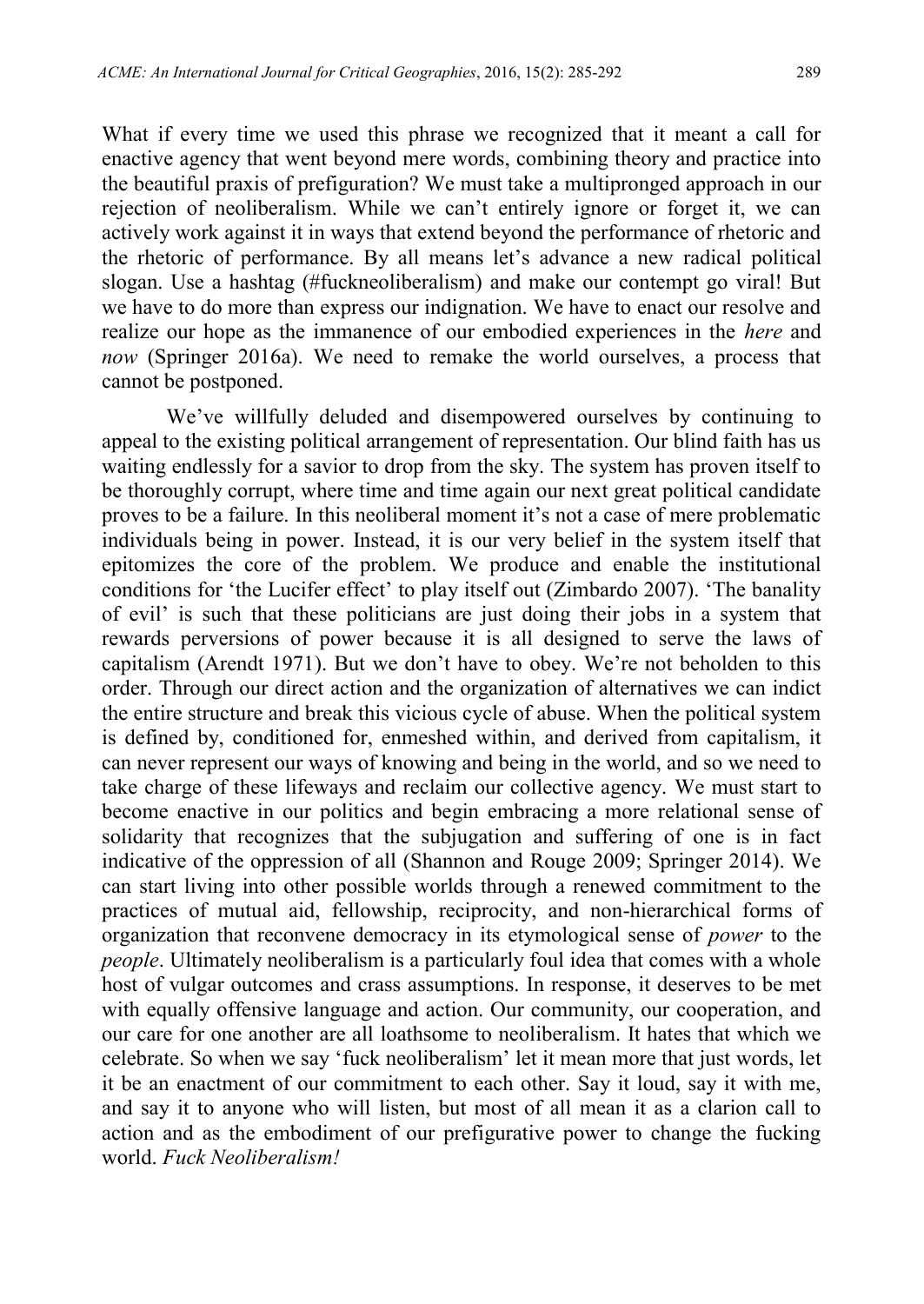## **Acknowledgements**

I owe my title to Jack Tsonis. He wrote me a wonderful email in early 2015 to introduce himself with this message as the subject line. Blunt and to the point. He told me about his precarious position at the University of Western Sydney where he was trapped in sessional hell. Fuck neoliberalism indeed. Jack informs me that he has since gained employment that is less precarious, but seeing the beast up close has made him more disgusted and repulsed than ever. Thanks for the inspiration mate! I'm also grateful to Kean Birch and Toby Rollo who listened to my ideas and laughed along with me. Mark Purcell motivated greatly with his brilliant delight in thinking beyond neoliberalism. Thanks to Levi Gahman whose playful spirit and support demonstrated an actual prefiguration of the kinds of ideas I discuss here (["Listen Neoliberalism!" A Personal Response to Simon Springer's](https://www.academia.edu/24191779/_Listen_Neoliberalism_A_Personal_Response_to_Simon_Springer_s_Fuck_Neoliberalism_)  ["Fuck Neoliberalism"](https://www.academia.edu/24191779/_Listen_Neoliberalism_A_Personal_Response_to_Simon_Springer_s_Fuck_Neoliberalism_)). Peer reviews from Farhang Rouhani, Patrick Huff and Rhon Teruelle demonstrated tremendous unanimity giving me reason to believe that there is still some fight left in the academy! Special thanks to the translators Xaranta Baksh (Spanish), Jai Kaushal and Dhiraj Barman (Hindi), Ursula Brandt (German), Fabrizio Eva (Italian), anonymous contributor (French), Eduardo Tomazine (Portuguese), Haris Tsavdaroglou (Greek), Sayuri Watanabe (Japanese) and Gürçim Yılmaz (Turkish), as well as Marcelo Lopes de Souza, Myriam Houssay-Holzschuch, Ulrich Best, and Adam Goodwin for helping to organize the translations. Finally, thanks to the many people who so kindly took the time to write to me about this essay and express their solidarity after I first uploaded it to the Internet. I'm both humbled and hopeful that so many people share the same sentiment. We will win!

## **References**

- Arendt, H. (1971). *Eichmann in Jerusalem: A Report on the Banality of Evil*. New York: Viking Press.
- Barnett, C. (2005). The consolations of 'neoliberalism'. *Geoforum*, 36(1), 7-12.
- Birch, K. (2015). *We Have Never Been Neoliberal: A Manifesto for a Doomed Youth*. Alresford: Zero Books.
- Boggs, C. (1977). Marxism, prefigurative communism, and the problem of workers' control. *Radical America*, 11(6), 99-122.
- Crouch, C. (2011). *The Strange Non-Death of Neoliberalism*. Malden, MA: Polity Press
- Gibson-Graham, J. K. (1996). *The End of Capitalism (as We Knew It): A Feminist Critique of Political Economy.* Minneapolis: University of Minnesota Press.
- Graeber, D. (2009). *Direct Action: An Ethnography*. Oakland: AK Press.
- Hardin, G. (1968). The tragedy of the commons. *Science*, 162(3859), 1243-1248.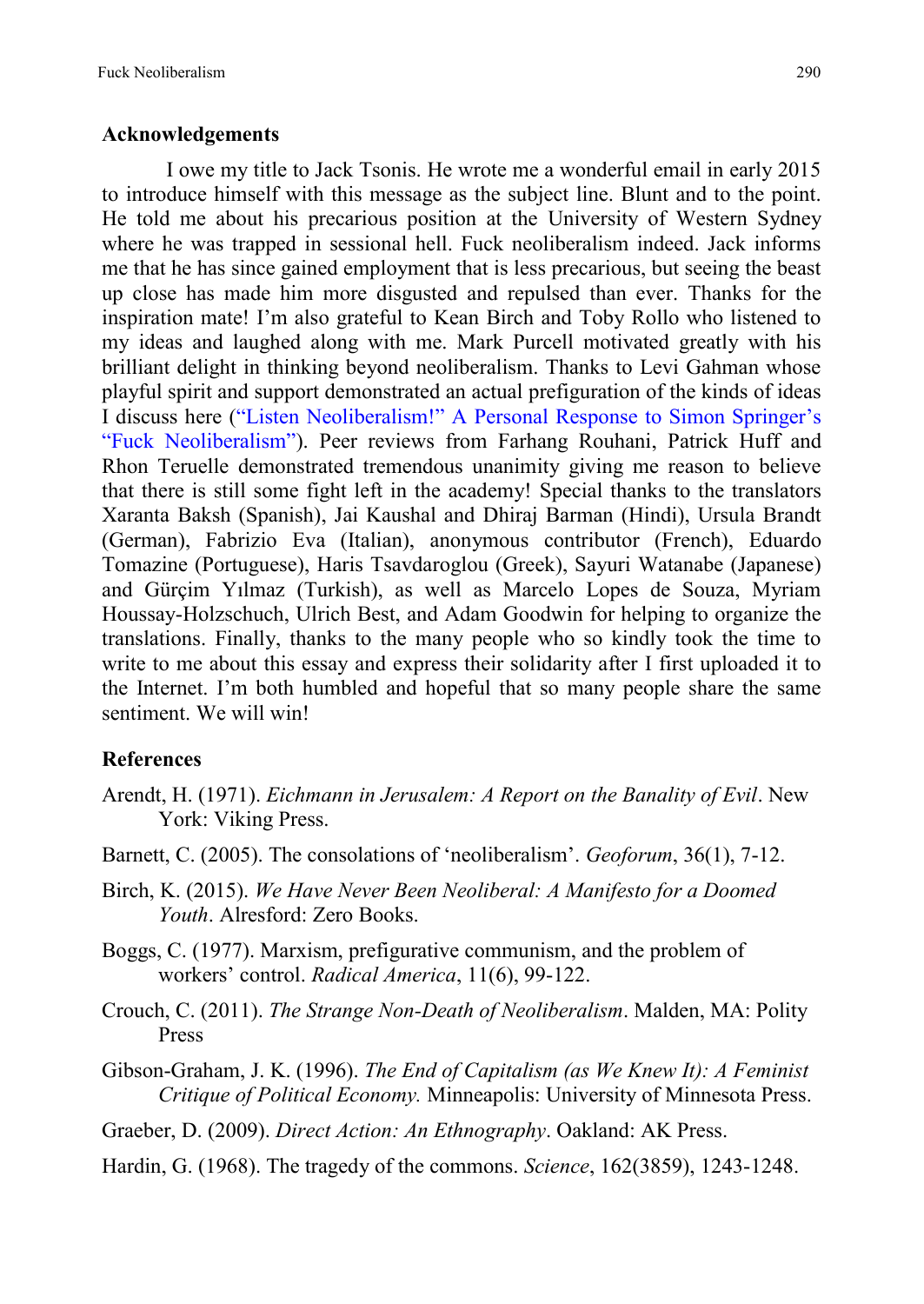- Harvey, D. (2015). "Listen, Anarchist!" A personal response to Simon Springer's "Why a radical geography must be anarchist". *DavidHarvey.org*. http://davidharvey.org/2015/06/listen-anarchist-by-david-harvey/
- Healy, K. (2016) Fuck nuance. *Sociological Theory.*  https://kieranhealy.org/files/papers/fuck-nuance.pdf
- Heckert, J. (2010). Listening, caring, becoming: anarchism as an ethics of direct relationships. In Franks, B. (ed.). *Anarchism and Moral Philosophy*. New York: Palgrave Macmillan, pp. 186-207.
- Ince, A. (2012). In the shell of the old: Anarchist geographies of territorialisation. *Antipode*, 44(5), 1645-1666.
- Jeppesen, S., Kruzynski, A., Sarrasin, R., & Breton, É. (2014). The anarchist commons. *Ephemera*, 14(4), 879-900.
- Le Billon, P. (2012). *Wars of Plunder: Conflicts, Profits and the Politics of Resources*. New York: Columbia University Press.
- Lewis, N. (2009). Progressive spaces of neoliberalism?. *Asia Pacific Viewpoint*, 50(2), 113-119.
- Maeckelbergh, M. (2011). Doing is believing: Prefiguration as strategic practice in the alterglobalization movement. *Social Movement Studies*, 10(1), 1-20.
- Ong, A. (2007). Neoliberalism as a mobile technology. *Transactions of the Institute of British Geographers*, 32(1), 3-8.
- Peck, J. (2004). Geography and public policy: constructions of neoliberalism. *Progress in Human Geography*, *28*(3), 392-405.
- Peck, J. (2010). Zombie neoliberalism and the ambidextrous state. *Theoretical Criminology*, *14*(1), 104-110.
- Purcell, M. (2016). Our new arms. In Springer, S., Birch, K. and MacLeavy, J. (eds.). *The Handbook of Neoliberalism*. New York: Routledge, pp. 613-622.
- Rollo, T. (2016). Democracy, agency and radical children's geographies. In White, R. J., Springer, S. and Souza, M. L. de. (eds.). *The Practice of Freedom: Anarchism, Geography and the Spirit of Revolt.* Lanham, MD: Rowman & Littlefield.
- Shannon, D. and Rouge, J. (2009) Refusing to wait: anarchism and tntersectionality. *Anarkismo*. http://anarkismo.net/article/14923
- Springer, S. (2008). The nonillusory effects of neoliberalisation: Linking geographies of poverty, inequality, and violence. *Geoforum*, 39(4), 1520- 1525.
- Springer, S. (2009). Renewed authoritarianism in Southeast Asia: undermining democracy through neoliberal reform. *Asia Pacific Viewpoint*, 50(3), 271- 276.